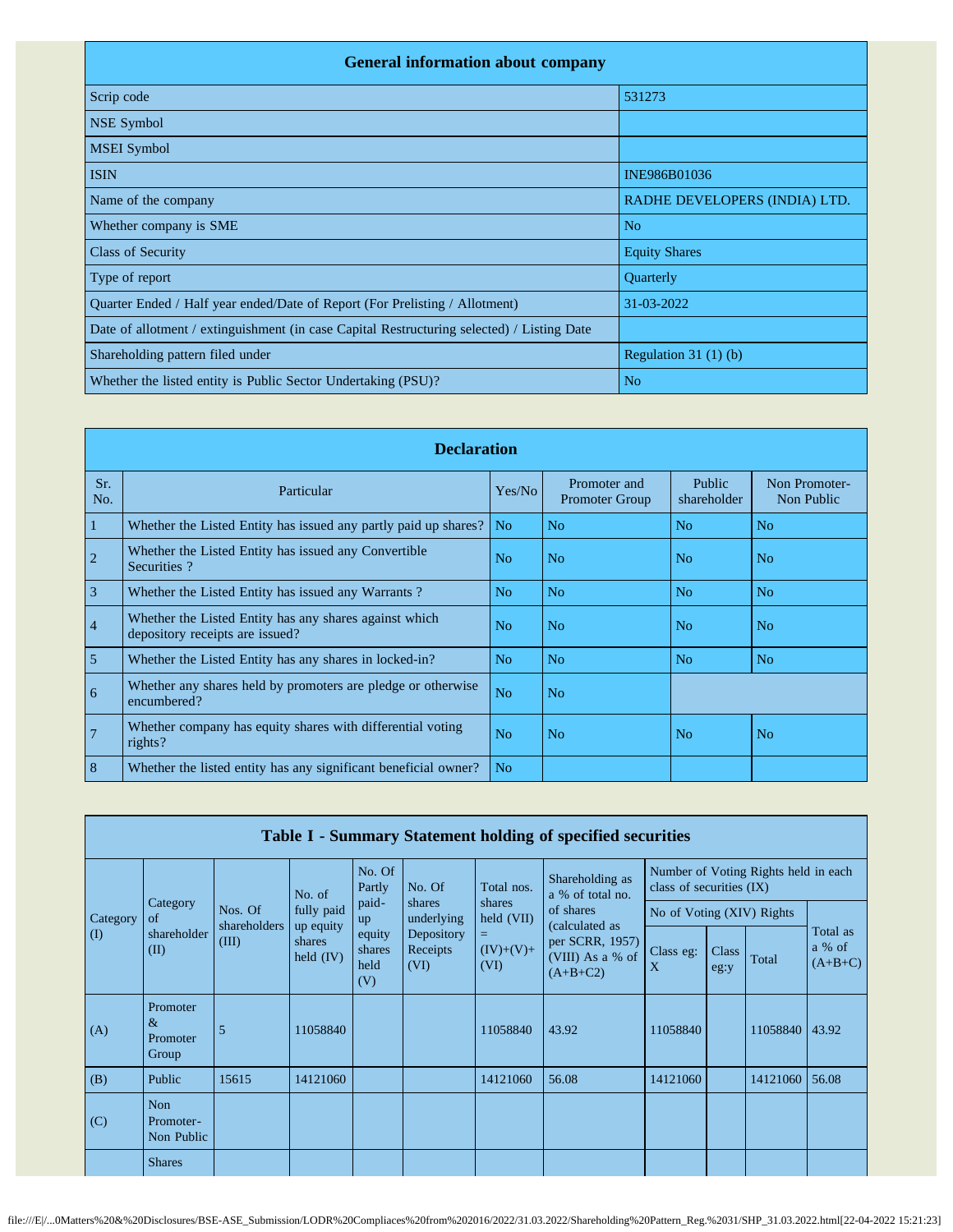| (C1) | underlying<br><b>DRs</b>                              |       |          |  |          |     |          |              |  |
|------|-------------------------------------------------------|-------|----------|--|----------|-----|----------|--------------|--|
| (C2) | <b>Shares</b><br>held by<br>Employee<br><b>Trusts</b> |       |          |  |          |     |          |              |  |
|      | Total                                                 | 15620 | 25179900 |  | 25179900 | 100 | 25179900 | 25179900 100 |  |

|          |                                                |                                                      |                                           |                                                           | Table I - Summary Statement holding of specified securities                              |            |                                                         |                         |                                                         |                                       |  |
|----------|------------------------------------------------|------------------------------------------------------|-------------------------------------------|-----------------------------------------------------------|------------------------------------------------------------------------------------------|------------|---------------------------------------------------------|-------------------------|---------------------------------------------------------|---------------------------------------|--|
| Category | Category<br>of                                 | No. Of<br><b>Shares</b><br>Underlying<br>Outstanding | No. of<br><b>Shares</b><br>Underlying     | No. Of Shares<br>Underlying<br>Outstanding<br>convertible | Shareholding, as a %<br>assuming full<br>conversion of<br>convertible securities (       |            | Number of<br>Locked in<br>shares (XII)                  | <b>Shares</b><br>(XIII) | Number of<br>pledged or<br>otherwise<br>encumbered      | Number of<br>equity shares<br>held in |  |
| $\rm(D)$ | shareholder<br>(II)                            | convertible<br>securities<br>(X)                     | Outstanding<br><b>Warrants</b><br>$(X_i)$ | securities and<br>No. Of<br>Warrants (Xi)<br>(a)          | as a percentage of<br>diluted share capital)<br>$(XI)=(VII)+(X)$ As a<br>% of $(A+B+C2)$ | No.<br>(a) | As a<br>$%$ of<br>total<br><b>Shares</b><br>held<br>(b) | No.<br>(a)              | As a<br>$%$ of<br>total<br><b>Shares</b><br>held<br>(b) | dematerialized<br>form $(XIV)$        |  |
| (A)      | Promoter<br>$\&$<br>Promoter<br>Group          |                                                      |                                           |                                                           | 43.92                                                                                    |            |                                                         |                         |                                                         | 11058840                              |  |
| (B)      | Public                                         |                                                      |                                           |                                                           | 56.08                                                                                    |            |                                                         |                         |                                                         | 13592450                              |  |
| (C)      | <b>Non</b><br>Promoter-<br>Non Public          |                                                      |                                           |                                                           |                                                                                          |            |                                                         |                         |                                                         |                                       |  |
| (C1)     | <b>Shares</b><br>underlying<br><b>DRs</b>      |                                                      |                                           |                                                           |                                                                                          |            |                                                         |                         |                                                         |                                       |  |
| (C2)     | Shares held<br>by<br>Employee<br><b>Trusts</b> |                                                      |                                           |                                                           |                                                                                          |            |                                                         |                         |                                                         |                                       |  |
|          | Total                                          |                                                      |                                           |                                                           | 100                                                                                      |            |                                                         |                         |                                                         | 24651290                              |  |

| Table II - Statement showing shareholding pattern of the Promoter and Promoter Group |                                                                                      |                       |                                                                                                                                                    |           |                                        |                                                                              |                           |                                                                  |       |                                                   |       |
|--------------------------------------------------------------------------------------|--------------------------------------------------------------------------------------|-----------------------|----------------------------------------------------------------------------------------------------------------------------------------------------|-----------|----------------------------------------|------------------------------------------------------------------------------|---------------------------|------------------------------------------------------------------|-------|---------------------------------------------------|-------|
|                                                                                      |                                                                                      |                       | No. of                                                                                                                                             | No.<br>Of | Shareholding<br>as a % of              |                                                                              |                           | Number of Voting Rights held in<br>each class of securities (IX) |       |                                                   |       |
|                                                                                      | Category $\&$                                                                        | Nos. Of               |                                                                                                                                                    | Partly    | No. Of<br>shares                       | Total nos.<br>shares                                                         | total no. of<br>shares    | No of Voting (XIV) Rights                                        |       |                                                   | Total |
| Sr.                                                                                  | Name of the<br>Shareholders (I)                                                      | shareholders<br>(III) | fully paid<br>paid-<br>underlying<br>up equity<br>up<br>Depository<br>shares<br>equity<br>Receipts<br>held $(IV)$<br>shares<br>(VI)<br>held<br>(V) |           | held (VII)<br>Ξ<br>$(IV)+(V)+$<br>(VI) | (calculated)<br>as per<br>SCRR.<br>$1957)$ (VIII)<br>As a % of<br>$(A+B+C2)$ | Class eg:<br>$\mathbf{X}$ | Class<br>eg:y                                                    | Total | as a $%$<br>$\alpha$<br>Total<br>Voting<br>rights |       |
| $\mathbf{A}$                                                                         | Table II - Statement showing shareholding pattern of the Promoter and Promoter Group |                       |                                                                                                                                                    |           |                                        |                                                                              |                           |                                                                  |       |                                                   |       |
| (1)                                                                                  | Indian                                                                               |                       |                                                                                                                                                    |           |                                        |                                                                              |                           |                                                                  |       |                                                   |       |
| (a)                                                                                  | Individuals/Hindu<br>undivided Family                                                | $\overline{5}$        | 11058840                                                                                                                                           |           |                                        | 11058840                                                                     | 43.92                     | 11058840                                                         |       | 11058840 43.92                                    |       |
| Sub-Total $(A)(1)$                                                                   |                                                                                      | 5                     | 11058840                                                                                                                                           |           |                                        | 11058840                                                                     | 43.92                     | 11058840                                                         |       | 11058840                                          | 43.92 |
| (2)                                                                                  | Foreign                                                                              |                       |                                                                                                                                                    |           |                                        |                                                                              |                           |                                                                  |       |                                                   |       |
| Total Shareholding of                                                                |                                                                                      |                       |                                                                                                                                                    |           |                                        |                                                                              |                           |                                                                  |       |                                                   |       |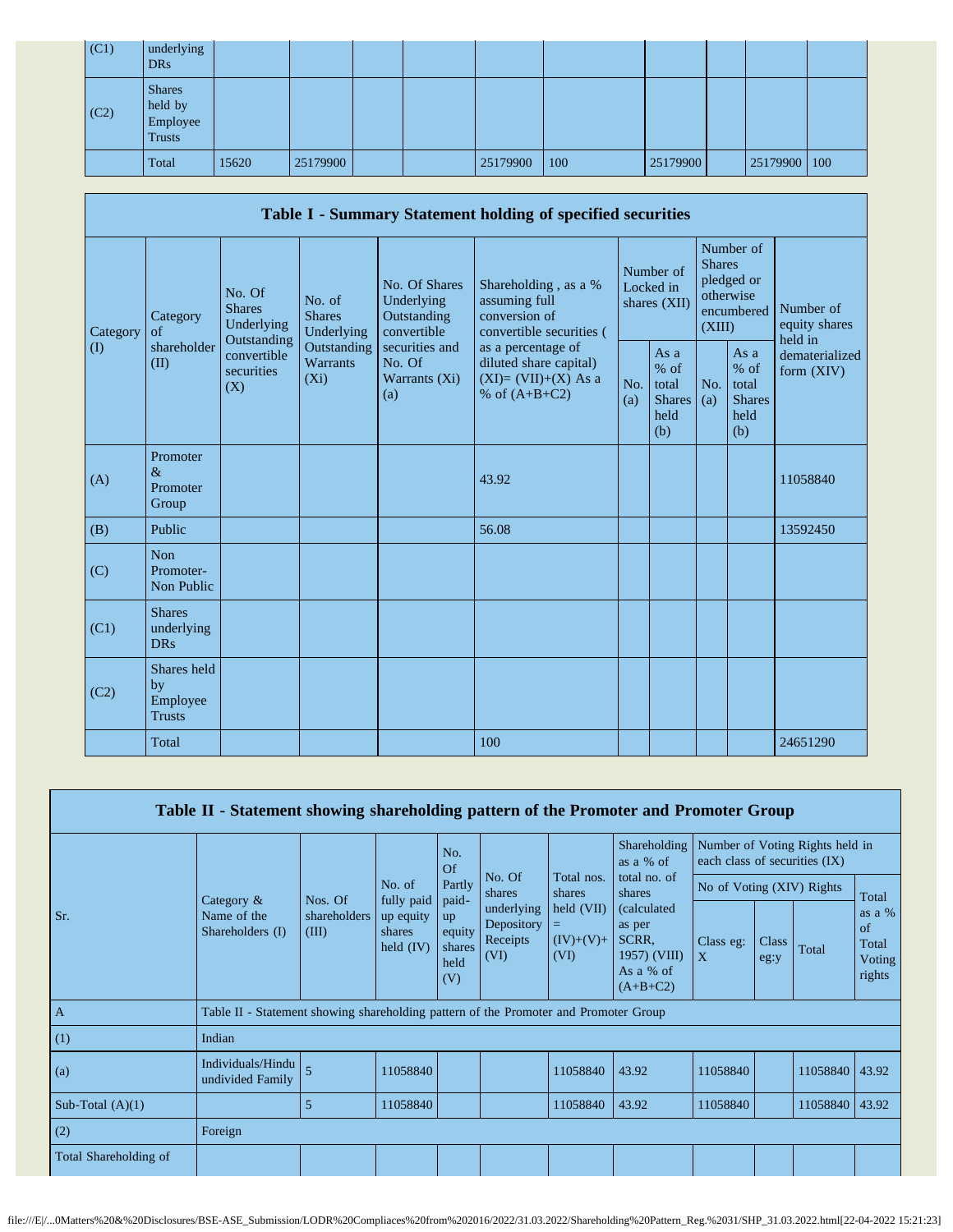| Promoter and Promoter<br>Group $(A)=(A)(1)+(A)(2)$                |                                                                                                                     | 5                                                                                             | 11058840 |  |  | 11058840 | 43.92 | 11058840 |  | 11058840 43.92 |       |
|-------------------------------------------------------------------|---------------------------------------------------------------------------------------------------------------------|-----------------------------------------------------------------------------------------------|----------|--|--|----------|-------|----------|--|----------------|-------|
| $\, {\bf B}$                                                      | Table III - Statement showing shareholding pattern of the Public shareholder                                        |                                                                                               |          |  |  |          |       |          |  |                |       |
| (1)                                                               | Institutions                                                                                                        |                                                                                               |          |  |  |          |       |          |  |                |       |
| (a)                                                               | <b>Mutual Funds</b>                                                                                                 | 5                                                                                             | 9800     |  |  | 9800     | 0.04  | 9800     |  | 9800           | 0.04  |
| (e)                                                               | Foreign Portfolio<br><b>Investors</b>                                                                               |                                                                                               | 5295     |  |  | 5295     | 0.02  | 5295     |  | 5295           | 0.02  |
| Sub-Total $(B)(1)$                                                |                                                                                                                     | 6                                                                                             | 15095    |  |  | 15095    | 0.06  | 15095    |  | 15095          | 0.06  |
| (3)                                                               | Non-institutions                                                                                                    |                                                                                               |          |  |  |          |       |          |  |                |       |
| (a(i))                                                            | Individuals -<br>i.Individual<br>shareholders<br>holding nominal<br>share capital up<br>to Rs. 2 lakhs.             | 15172                                                                                         | 3925384  |  |  | 3925384  | 15.59 | 3925384  |  | 3925384        | 15.59 |
| (a(ii))                                                           | Individuals - ii.<br>Individual<br>shareholders<br>holding nominal<br>share capital in<br>excess of Rs. 2<br>lakhs. | 50                                                                                            | 8967178  |  |  | 8967178  | 35.61 | 8967178  |  | 8967178        | 35.61 |
| (e)                                                               | Any Other<br>(specify)                                                                                              | 387                                                                                           | 1213403  |  |  | 1213403  | 4.82  | 1213403  |  | 1213403        | 4.82  |
| Sub-Total $(B)(3)$                                                |                                                                                                                     | 15609                                                                                         | 14105965 |  |  | 14105965 | 56.02 | 14105965 |  | 14105965       | 56.02 |
| <b>Total Public</b><br>Shareholding<br>$(B)=(B)(1)+(B)(2)+(B)(3)$ |                                                                                                                     | 15615                                                                                         | 14121060 |  |  | 14121060 | 56.08 | 14121060 |  | 14121060       | 56.08 |
| $\mathbf C$                                                       |                                                                                                                     | Table IV - Statement showing shareholding pattern of the Non Promoter- Non Public shareholder |          |  |  |          |       |          |  |                |       |
| Total $(A+B+C2)$                                                  |                                                                                                                     | 15620                                                                                         | 25179900 |  |  | 25179900 | 100   | 25179900 |  | 25179900       | 100   |
| Total $(A+B+C)$                                                   |                                                                                                                     | 15620                                                                                         | 25179900 |  |  | 25179900 | 100   | 25179900 |  | 25179900       | 100   |

|                                                                             |                                                               |                                                                          |                                                                                                       | Table II - Statement showing shareholding pattern of the Promoter and Promoter Group                                               |                                        |                                                         |                                                                    |                                                                  |                                                                         |
|-----------------------------------------------------------------------------|---------------------------------------------------------------|--------------------------------------------------------------------------|-------------------------------------------------------------------------------------------------------|------------------------------------------------------------------------------------------------------------------------------------|----------------------------------------|---------------------------------------------------------|--------------------------------------------------------------------|------------------------------------------------------------------|-------------------------------------------------------------------------|
|                                                                             | No. Of<br><b>Shares</b>                                       | No. of                                                                   | No. Of<br><b>Shares</b>                                                                               | Shareholding,<br>as a $%$<br>assuming full<br>conversion of                                                                        | Number of<br>Locked in<br>shares (XII) |                                                         |                                                                    | Number of Shares<br>pledged or<br>otherwise<br>encumbered (XIII) |                                                                         |
| Sr.                                                                         | Underlying<br>Outstanding<br>convertible<br>securities<br>(X) | <b>Shares</b><br>Underlying<br>Outstanding<br><b>Warrants</b><br>$(X_i)$ | Underlying<br>Outstanding<br>convertible<br>securities<br>and No. Of<br><b>Warrants</b><br>$(Xi)$ (a) | convertible<br>securities (as<br>a percentage<br>of diluted<br>share capital)<br>$(XI)=$<br>$(VII)+(X) As$<br>a % of<br>$(A+B+C2)$ | No.<br>(a)                             | As a<br>$%$ of<br>total<br><b>Shares</b><br>held<br>(b) | As a % of<br>No.<br>total Shares<br>(a)<br>$\text{held}(\text{b})$ |                                                                  | Number of<br>equity shares<br>held in<br>dematerialized<br>form $(XIV)$ |
| $\mathbf{A}$                                                                |                                                               |                                                                          |                                                                                                       | Table II - Statement showing shareholding pattern of the Promoter and Promoter Group                                               |                                        |                                                         |                                                                    |                                                                  |                                                                         |
| (1)                                                                         | Indian                                                        |                                                                          |                                                                                                       |                                                                                                                                    |                                        |                                                         |                                                                    |                                                                  |                                                                         |
| (a)                                                                         |                                                               |                                                                          |                                                                                                       | 43.92                                                                                                                              |                                        |                                                         |                                                                    |                                                                  | 11058840                                                                |
| Sub-Total $(A)(1)$                                                          |                                                               |                                                                          |                                                                                                       | 43.92                                                                                                                              |                                        |                                                         |                                                                    |                                                                  | 11058840                                                                |
| (2)                                                                         | Foreign                                                       |                                                                          |                                                                                                       |                                                                                                                                    |                                        |                                                         |                                                                    |                                                                  |                                                                         |
| Total Shareholding of<br>Promoter and Promoter<br>Group $(A)=(A)(1)+(A)(2)$ |                                                               |                                                                          |                                                                                                       | 43.92                                                                                                                              |                                        |                                                         |                                                                    |                                                                  | 11058840                                                                |
| $\, {\bf B}$                                                                |                                                               |                                                                          |                                                                                                       | Table III - Statement showing shareholding pattern of the Public shareholder                                                       |                                        |                                                         |                                                                    |                                                                  |                                                                         |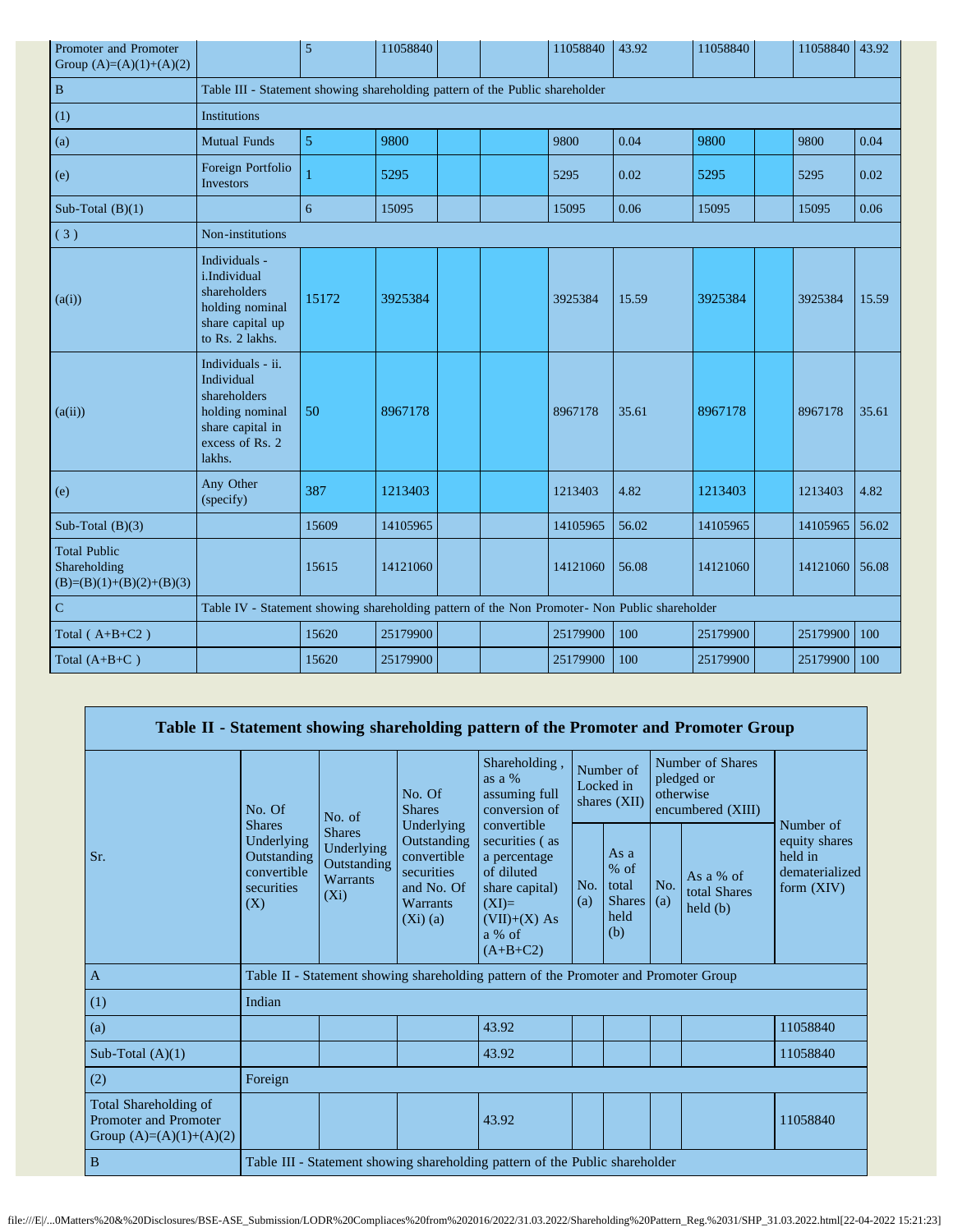| (1)                                                                             | Institutions     |  |  |                                                                                               |  |  |  |  |                |
|---------------------------------------------------------------------------------|------------------|--|--|-----------------------------------------------------------------------------------------------|--|--|--|--|----------------|
| (a)                                                                             |                  |  |  | 0.04                                                                                          |  |  |  |  | $\overline{0}$ |
| (e)                                                                             |                  |  |  | 0.02                                                                                          |  |  |  |  | 5295           |
| Sub-Total $(B)(1)$                                                              |                  |  |  | 0.06                                                                                          |  |  |  |  | 5295           |
| (3)                                                                             | Non-institutions |  |  |                                                                                               |  |  |  |  |                |
| (a(i))                                                                          |                  |  |  | 15.59                                                                                         |  |  |  |  | 3508374        |
| (a(ii))                                                                         |                  |  |  | 35.61                                                                                         |  |  |  |  | 8967178        |
| (e)                                                                             |                  |  |  | 4.82                                                                                          |  |  |  |  | 1111603        |
| Sub-Total $(B)(3)$                                                              |                  |  |  | 56.02                                                                                         |  |  |  |  | 13587155       |
| <b>Total Public</b><br>Shareholding<br>$(B)=(B)(1)+(B)(2)+(B)(3)$               |                  |  |  | 56.08                                                                                         |  |  |  |  | 13592450       |
| $\mathcal{C}$                                                                   |                  |  |  | Table IV - Statement showing shareholding pattern of the Non Promoter- Non Public shareholder |  |  |  |  |                |
| Total $(A+B+C2)$                                                                |                  |  |  | 100                                                                                           |  |  |  |  | 24651290       |
| Total $(A+B+C)$                                                                 |                  |  |  | 100                                                                                           |  |  |  |  | 24651290       |
| <b>Textual</b><br>Disclosure of notes on shareholding pattern<br>Information(1) |                  |  |  |                                                                                               |  |  |  |  |                |

| <b>Text Block</b>             |                                                                                                                                                                                                                                            |  |  |  |  |  |  |  |
|-------------------------------|--------------------------------------------------------------------------------------------------------------------------------------------------------------------------------------------------------------------------------------------|--|--|--|--|--|--|--|
| <b>Textual Information</b> () | 1. NRI with repatriation and NRI without repatriation are Merged and Shown as 1. i.e Non-Resident<br>India. 2. As Mr. Ashish Prafulbhai Patel (Promoter) holds 2 DP/CLIENT ID, It is merged & Shown as<br>l 1. i.e Ashish Prafulbhai Patel |  |  |  |  |  |  |  |

|                                                                                                                      | <b>Individuals/Hindu undivided Family</b>                     |                                                      |                                                       |                                                    |                                                     |                          |  |  |  |  |  |  |  |
|----------------------------------------------------------------------------------------------------------------------|---------------------------------------------------------------|------------------------------------------------------|-------------------------------------------------------|----------------------------------------------------|-----------------------------------------------------|--------------------------|--|--|--|--|--|--|--|
| Searial No.                                                                                                          | 1                                                             | $\overline{2}$                                       | 3                                                     | $\overline{4}$                                     | 5                                                   |                          |  |  |  |  |  |  |  |
| Name of the<br>Shareholders (I)                                                                                      | <b>ASHISHBHAI</b><br><b>PRAFULBHAI</b><br><b>PATEL</b>        | <b>MADHUBEN</b><br><b>PRAFULBHAI</b><br><b>PATEL</b> | <b>PRAFULBHAI</b><br><b>CHUNIBHAI</b><br><b>PATEL</b> | <b>NIKIBEN</b><br><b>MITESHBHAI</b><br><b>SHAH</b> | <b>JAHNAVI</b><br><b>ASHISHBHAI</b><br><b>PATEL</b> | Click here<br>to go back |  |  |  |  |  |  |  |
| PAN (II)                                                                                                             | ACTPP0045R                                                    | ADZPP3630R                                           | AGUPP9330N                                            | AFRPP5312G                                         | ACTPP8343C                                          | Total                    |  |  |  |  |  |  |  |
| No. of fully paid<br>up equity shares<br>held $(IV)$                                                                 | 4272601                                                       | 34849                                                | 5100                                                  | 5100                                               | 6741190                                             | 11058840                 |  |  |  |  |  |  |  |
| No. Of Partly<br>paid-up equity<br>shares held (V)                                                                   |                                                               |                                                      |                                                       |                                                    |                                                     |                          |  |  |  |  |  |  |  |
| No. Of shares<br>underlying<br>Depository<br>Receipts (VI)                                                           |                                                               |                                                      |                                                       |                                                    |                                                     |                          |  |  |  |  |  |  |  |
| Total nos. shares<br>held $(VII) =$<br>$(IV)+(V)+(VI)$                                                               | 4272601                                                       | 34849                                                | 5100                                                  | 5100                                               | 6741190                                             | 11058840                 |  |  |  |  |  |  |  |
| Shareholding as a<br>% of total no. of<br>shares (calculated<br>as per SCRR,<br>1957) (VIII) As a<br>% of $(A+B+C2)$ | 16.97                                                         | 0.14                                                 | 0.02                                                  | 0.02                                               | 26.77                                               | 43.92                    |  |  |  |  |  |  |  |
|                                                                                                                      | Number of Voting Rights held in each class of securities (IX) |                                                      |                                                       |                                                    |                                                     |                          |  |  |  |  |  |  |  |
|                                                                                                                      |                                                               |                                                      |                                                       |                                                    |                                                     |                          |  |  |  |  |  |  |  |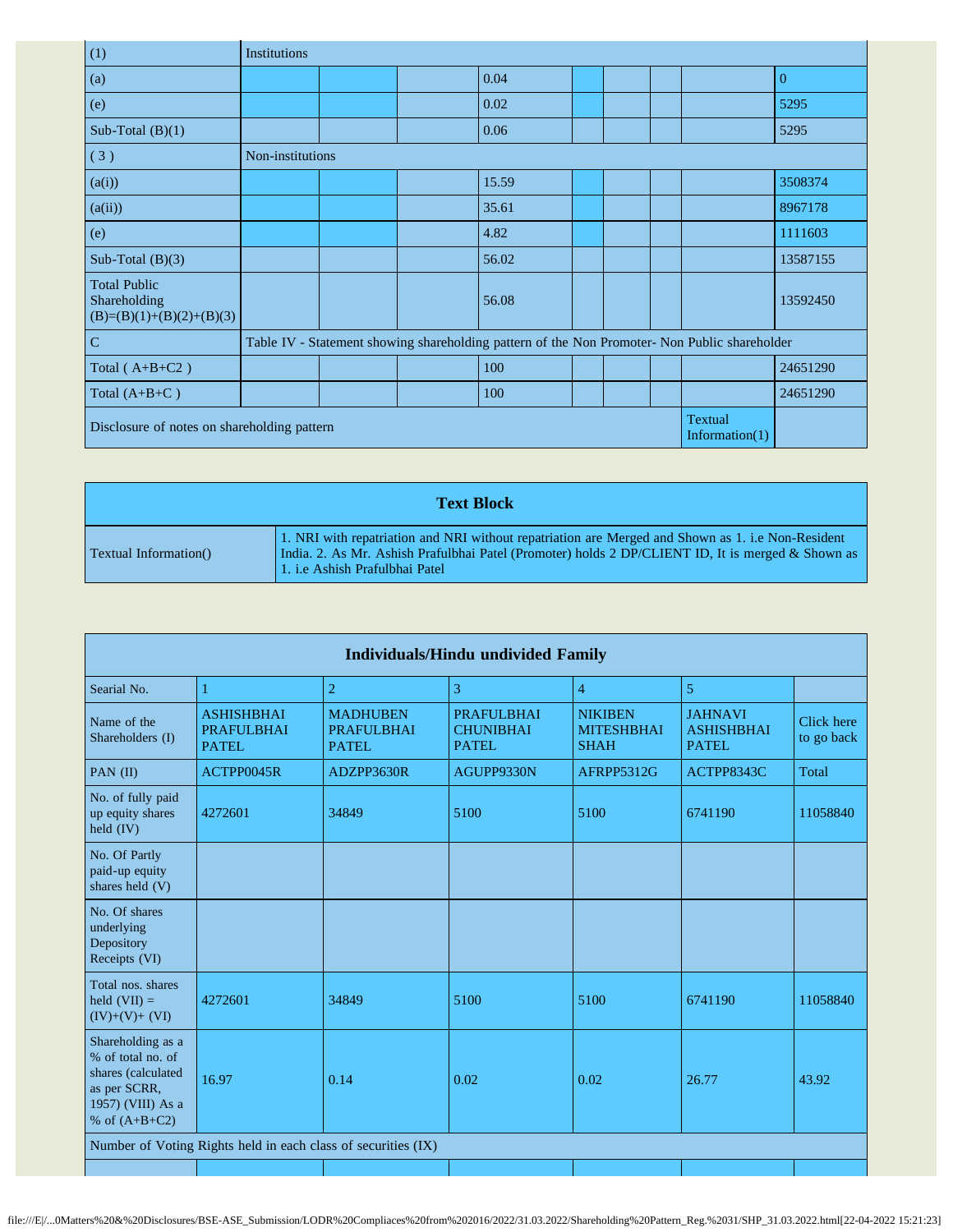| Class eg:X                                                                                                                                                                               | 4272601                                                 | 34849    | 5100     | 5100     | 6741190  | 11058840 |
|------------------------------------------------------------------------------------------------------------------------------------------------------------------------------------------|---------------------------------------------------------|----------|----------|----------|----------|----------|
| Class eg:y                                                                                                                                                                               |                                                         |          |          |          |          |          |
| Total                                                                                                                                                                                    | 4272601                                                 | 34849    | 5100     | 5100     | 6741190  | 11058840 |
| Total as a % of<br><b>Total Voting rights</b>                                                                                                                                            | 16.97                                                   | 0.14     | 0.02     | 0.02     | 26.77    | 43.92    |
| No. Of Shares<br>Underlying<br>Outstanding<br>convertible<br>securities $(X)$                                                                                                            |                                                         |          |          |          |          |          |
| No. of Shares<br>Underlying<br>Outstanding<br>Warrants (Xi)                                                                                                                              |                                                         |          |          |          |          |          |
| No. Of Shares<br>Underlying<br>Outstanding<br>convertible<br>securities and No.<br>Of Warrants (Xi)<br>(a)                                                                               |                                                         |          |          |          |          |          |
| Shareholding, as a<br>% assuming full<br>conversion of<br>convertible<br>securities (as a<br>percentage of<br>diluted share<br>capital) (XI)=<br>$(VII)+(Xi)(a)$ As a<br>% of $(A+B+C2)$ | 16.97                                                   | 0.14     | 0.02     | 0.02     | 26.77    | 43.92    |
| Number of Locked in shares (XII)                                                                                                                                                         |                                                         |          |          |          |          |          |
| No. $(a)$                                                                                                                                                                                |                                                         |          |          |          |          |          |
| As a % of total<br>Shares held (b)                                                                                                                                                       |                                                         |          |          |          |          |          |
|                                                                                                                                                                                          | Number of Shares pledged or otherwise encumbered (XIII) |          |          |          |          |          |
| No. $(a)$                                                                                                                                                                                |                                                         |          |          |          |          |          |
| As a % of total<br>Shares held (b)                                                                                                                                                       |                                                         |          |          |          |          |          |
| Number of equity<br>shares held in<br>dematerialized<br>form (XIV)                                                                                                                       | 4272601                                                 | 34849    | 5100     | 5100     | 6741190  | 11058840 |
| Reason for not providing PAN                                                                                                                                                             |                                                         |          |          |          |          |          |
| Reason for not<br>providing PAN                                                                                                                                                          |                                                         |          |          |          |          |          |
| Shareholder type                                                                                                                                                                         | Promoter                                                | Promoter | Promoter | Promoter | Promoter |          |

| Individuals - ii. Individual shareholders holding nominal share capital in excess of Rs. 2 lakhs. |                                                            |                                      |                                                     |                                        |                                                 |                                                   |  |
|---------------------------------------------------------------------------------------------------|------------------------------------------------------------|--------------------------------------|-----------------------------------------------------|----------------------------------------|-------------------------------------------------|---------------------------------------------------|--|
| Searial No.                                                                                       |                                                            |                                      |                                                     |                                        |                                                 | Ð                                                 |  |
| Name of the<br>Shareholders (I)                                                                   | <b>UDAYBHAI</b><br>DINESHCHANDRA RAMSUNDAR<br><b>BHATT</b> | <b>KRUSHNAKUMAR</b><br><b>TIWARI</b> | <b>JAGAT</b><br><b>JAYANTKUMAR</b><br><b>PARIKH</b> | <b>RAJENDRASINH</b><br><b>S RATHOD</b> | <b>HITESH</b><br><b>KANTILAL</b><br><b>SHAH</b> | <b>NAIMISH</b><br><b>YADUKANT</b><br><b>PATEL</b> |  |
| PAN $(II)$                                                                                        | AAVPB6252C                                                 | AGMPT6953F                           | <b>AFVPP76670</b>                                   | ABMPR6439B                             | ACZPS4265L                                      | AEDPP8904K                                        |  |
| No. of fully paid<br>up equity shares                                                             | 2100000                                                    | 961315                               | 432803                                              | 1100000                                | 1035338                                         | 1003000                                           |  |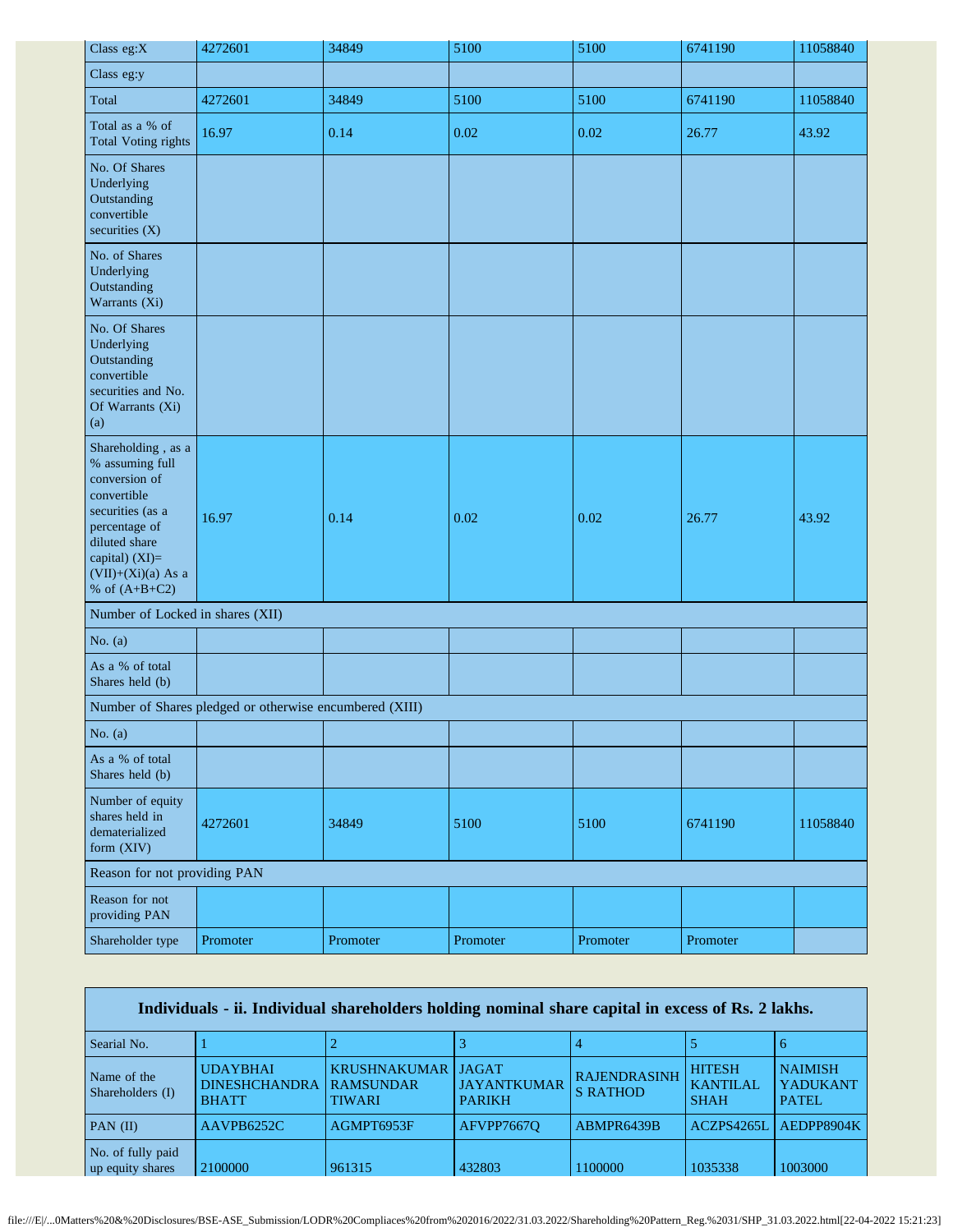| held (IV)                                                                                                                                                                            |                                                               |        |        |         |         |         |  |
|--------------------------------------------------------------------------------------------------------------------------------------------------------------------------------------|---------------------------------------------------------------|--------|--------|---------|---------|---------|--|
| No. Of Partly<br>paid-up equity<br>shares held (V)                                                                                                                                   |                                                               |        |        |         |         |         |  |
| No. Of shares<br>underlying<br>Depository<br>Receipts (VI)                                                                                                                           |                                                               |        |        |         |         |         |  |
| Total nos. shares<br>held $(VII) =$<br>$(IV)+(V)+(VI)$                                                                                                                               | 2100000                                                       | 961315 | 432803 | 1100000 | 1035338 | 1003000 |  |
| Shareholding as a<br>% of total no. of<br>shares (calculated<br>as per SCRR,<br>1957) (VIII) As a<br>% of $(A+B+C2)$                                                                 | 8.34                                                          | 3.82   | 1.72   | 4.37    | 4.11    | 3.98    |  |
|                                                                                                                                                                                      | Number of Voting Rights held in each class of securities (IX) |        |        |         |         |         |  |
| Class eg: X                                                                                                                                                                          | 2100000                                                       | 961315 | 432803 | 1100000 | 1035338 | 1003000 |  |
| Class eg:y                                                                                                                                                                           |                                                               |        |        |         |         |         |  |
| Total                                                                                                                                                                                | 2100000                                                       | 961315 | 432803 | 1100000 | 1035338 | 1003000 |  |
| Total as a % of<br><b>Total Voting rights</b>                                                                                                                                        | 8.34                                                          | 3.82   | 1.72   | 4.37    | 4.11    | 3.98    |  |
| No. Of Shares<br>Underlying<br>Outstanding<br>convertible<br>securities $(X)$                                                                                                        |                                                               |        |        |         |         |         |  |
| No. of Shares<br>Underlying<br>Outstanding<br>Warrants (Xi)                                                                                                                          |                                                               |        |        |         |         |         |  |
| No. Of Shares<br>Underlying<br>Outstanding<br>convertible<br>securities and No.<br>Of Warrants (Xi)<br>(a)                                                                           |                                                               |        |        |         |         |         |  |
| Shareholding, as<br>a % assuming full<br>conversion of<br>convertible<br>securities (as a<br>percentage of<br>diluted share<br>capital) $(XI)=$<br>(VII)+(X) As a %<br>of $(A+B+C2)$ | 8.34                                                          | 3.82   | 1.72   | 4.37    | 4.11    | 3.98    |  |
| Number of Locked in shares (XII)                                                                                                                                                     |                                                               |        |        |         |         |         |  |
| No. $(a)$                                                                                                                                                                            |                                                               |        |        |         |         |         |  |
| As a % of total<br>Shares held (b)                                                                                                                                                   |                                                               |        |        |         |         |         |  |
| Number of equity<br>shares held in<br>dematerialized<br>form (XIV)                                                                                                                   | 2100000                                                       | 961315 | 432803 | 1100000 | 1035338 | 1003000 |  |
| Reason for not providing PAN                                                                                                                                                         |                                                               |        |        |         |         |         |  |
| Reason for not<br>providing PAN                                                                                                                                                      |                                                               |        |        |         |         |         |  |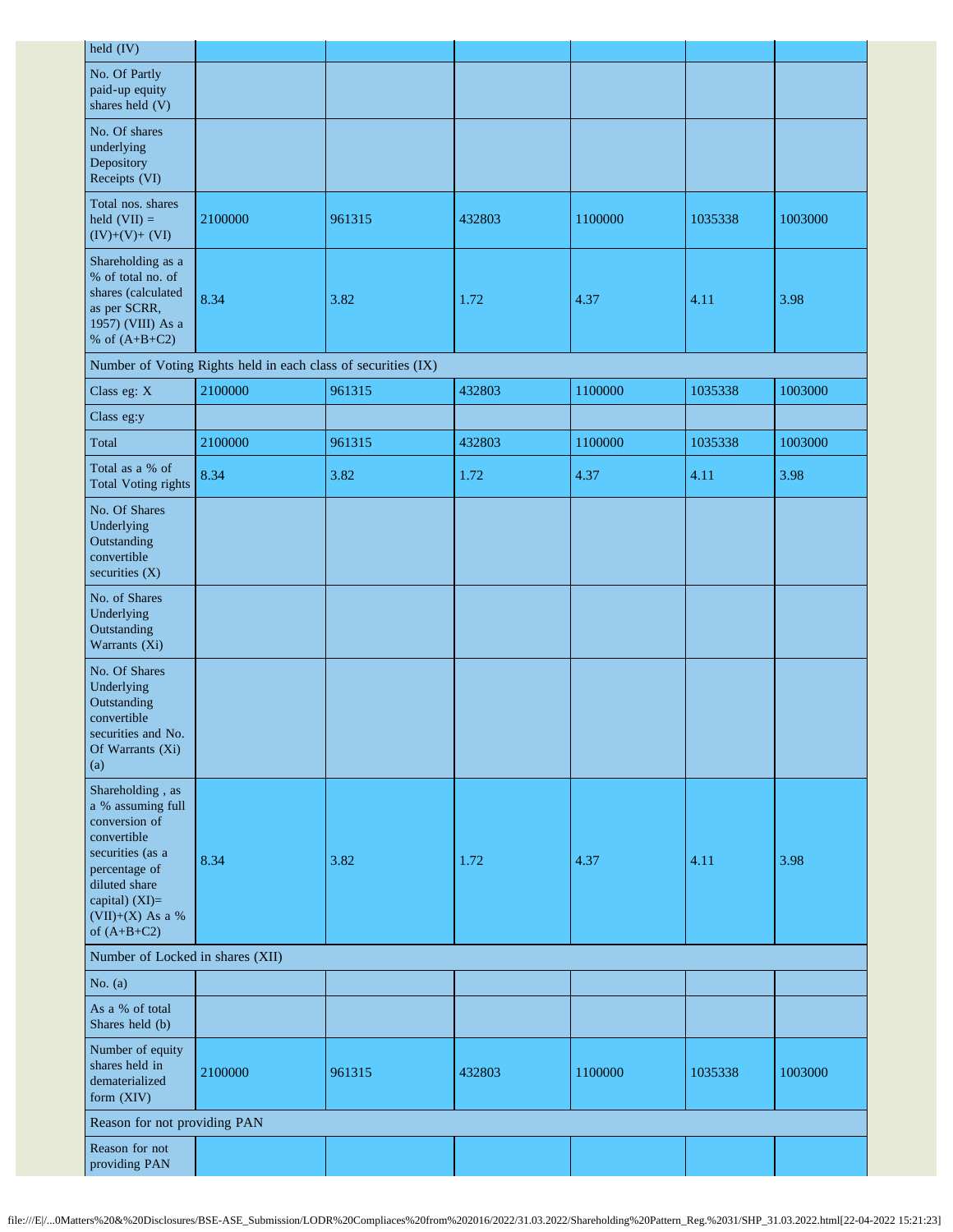| Individuals - ii. Individual shareholders holding nominal share capital in excess of Rs. 2 lakhs.                                                                                                                      |                                                               |  |  |  |  |  |
|------------------------------------------------------------------------------------------------------------------------------------------------------------------------------------------------------------------------|---------------------------------------------------------------|--|--|--|--|--|
| Searial No.                                                                                                                                                                                                            |                                                               |  |  |  |  |  |
| Name of the<br>Shareholders (I)                                                                                                                                                                                        | Click here to go back                                         |  |  |  |  |  |
| PAN (II)                                                                                                                                                                                                               | Total                                                         |  |  |  |  |  |
| No. of fully paid<br>up equity shares<br>held (IV)                                                                                                                                                                     | 6632456                                                       |  |  |  |  |  |
| No. Of Partly<br>paid-up equity<br>shares held (V)                                                                                                                                                                     |                                                               |  |  |  |  |  |
| No. Of shares<br>underlying<br>Depository<br>Receipts (VI)                                                                                                                                                             |                                                               |  |  |  |  |  |
| Total nos. shares<br>held $(VII) =$<br>$(IV)+(V)+(VI)$                                                                                                                                                                 | 6632456                                                       |  |  |  |  |  |
| Shareholding as a<br>% of total no. of<br>shares (calculated<br>as per SCRR,<br>1957) (VIII) As a<br>% of $(A+B+C2)$                                                                                                   | 26.34                                                         |  |  |  |  |  |
|                                                                                                                                                                                                                        | Number of Voting Rights held in each class of securities (IX) |  |  |  |  |  |
| Class eg: X                                                                                                                                                                                                            | 6632456                                                       |  |  |  |  |  |
| Class eg:y                                                                                                                                                                                                             |                                                               |  |  |  |  |  |
| Total                                                                                                                                                                                                                  | 6632456                                                       |  |  |  |  |  |
| Total as a % of<br><b>Total Voting rights</b>                                                                                                                                                                          | 26.34                                                         |  |  |  |  |  |
| No. Of Shares<br>Underlying<br>Outstanding<br>convertible<br>securities (X)                                                                                                                                            |                                                               |  |  |  |  |  |
| No. of Shares<br>Underlying<br>Outstanding<br>Warrants (Xi)                                                                                                                                                            |                                                               |  |  |  |  |  |
| No. Of Shares<br>Underlying<br>Outstanding<br>convertible<br>securities and No.<br>Of Warrants (Xi)<br>(a)                                                                                                             |                                                               |  |  |  |  |  |
| Shareholding, as a<br>% assuming full<br>conversion of<br>convertible<br>securities (as a<br>percentage of<br>diluted share<br>capital) (XI)=<br>(VII)+(X) As a %<br>of $(A+B+C2)$<br>Number of Locked in shares (XII) | 26.34                                                         |  |  |  |  |  |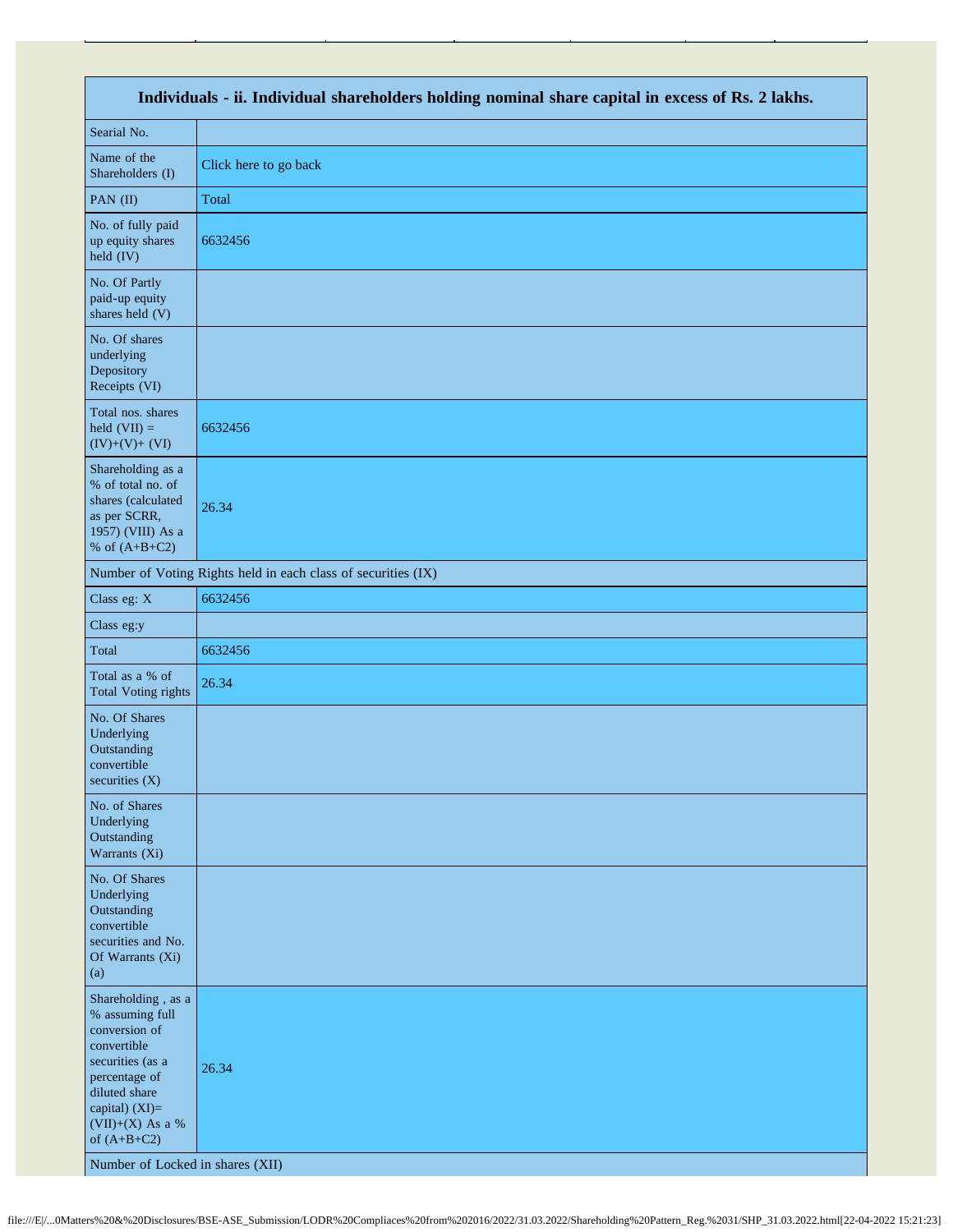| No. $(a)$                                                            |         |  |  |  |  |
|----------------------------------------------------------------------|---------|--|--|--|--|
| As a % of total<br>Shares held (b)                                   |         |  |  |  |  |
| Number of equity<br>shares held in<br>dematerialized<br>form $(XIV)$ | 6632456 |  |  |  |  |
| Reason for not providing PAN                                         |         |  |  |  |  |
| Reason for not<br>providing PAN                                      |         |  |  |  |  |

| Any Other (specify)                                                                                                  |                            |                              |              |                                           |                          |  |
|----------------------------------------------------------------------------------------------------------------------|----------------------------|------------------------------|--------------|-------------------------------------------|--------------------------|--|
| Searial No.                                                                                                          | $\mathbf{1}$               | $\overline{2}$               | $\mathbf{3}$ | $\overline{\mathcal{A}}$                  |                          |  |
| Category                                                                                                             | <b>Bodies</b><br>Corporate | Non-Resident Indian<br>(NRI) | <b>HUF</b>   | <b>HUF</b>                                |                          |  |
| Category / More<br>than 1 percentage                                                                                 | Category                   | Category                     | Category     | More than 1 percentage of<br>shareholding |                          |  |
| Name of the<br>Shareholders (I)                                                                                      |                            |                              |              | <b>SHAH HITESH KANTILAL - HUF</b>         | Click here to go<br>back |  |
| PAN (II)                                                                                                             |                            |                              |              | AAGHS0197G                                | Total                    |  |
| No. of the<br>Shareholders (I)                                                                                       | 122                        | 66                           | 199          | 1                                         | 387                      |  |
| No. of fully paid<br>up equity shares<br>held (IV)                                                                   | 391146                     | 132972                       | 689285       | 298702                                    | 1213403                  |  |
| No. Of Partly<br>paid-up equity<br>shares held (V)                                                                   |                            |                              |              |                                           |                          |  |
| No. Of shares<br>underlying<br>Depository<br>Receipts (VI)                                                           |                            |                              |              |                                           |                          |  |
| Total nos. shares<br>held $(VII) =$<br>$(IV)+(V)+(VI)$                                                               | 391146                     | 132972                       | 689285       | 298702                                    | 1213403                  |  |
| Shareholding as a<br>% of total no. of<br>shares (calculated<br>as per SCRR,<br>1957) (VIII) As a<br>% of $(A+B+C2)$ | 1.55                       | 0.53                         | 2.74         | 1.19                                      | 4.82                     |  |
| Number of Voting Rights held in each class of securities (IX)                                                        |                            |                              |              |                                           |                          |  |
| Class eg: X                                                                                                          | 391146                     | 132972                       | 689285       | 298702                                    | 1213403                  |  |
| Class eg:y                                                                                                           |                            |                              |              |                                           |                          |  |
| Total                                                                                                                | 391146                     | 132972                       | 689285       | 298702                                    | 1213403                  |  |
| Total as a % of<br><b>Total Voting rights</b>                                                                        | 1.55                       | 0.53                         | 2.74         | 1.19                                      | 4.82                     |  |
| No. Of Shares<br>Underlying<br>Outstanding<br>convertible<br>securities (X)                                          |                            |                              |              |                                           |                          |  |
| No. of Shares<br>Underlying                                                                                          |                            |                              |              |                                           |                          |  |